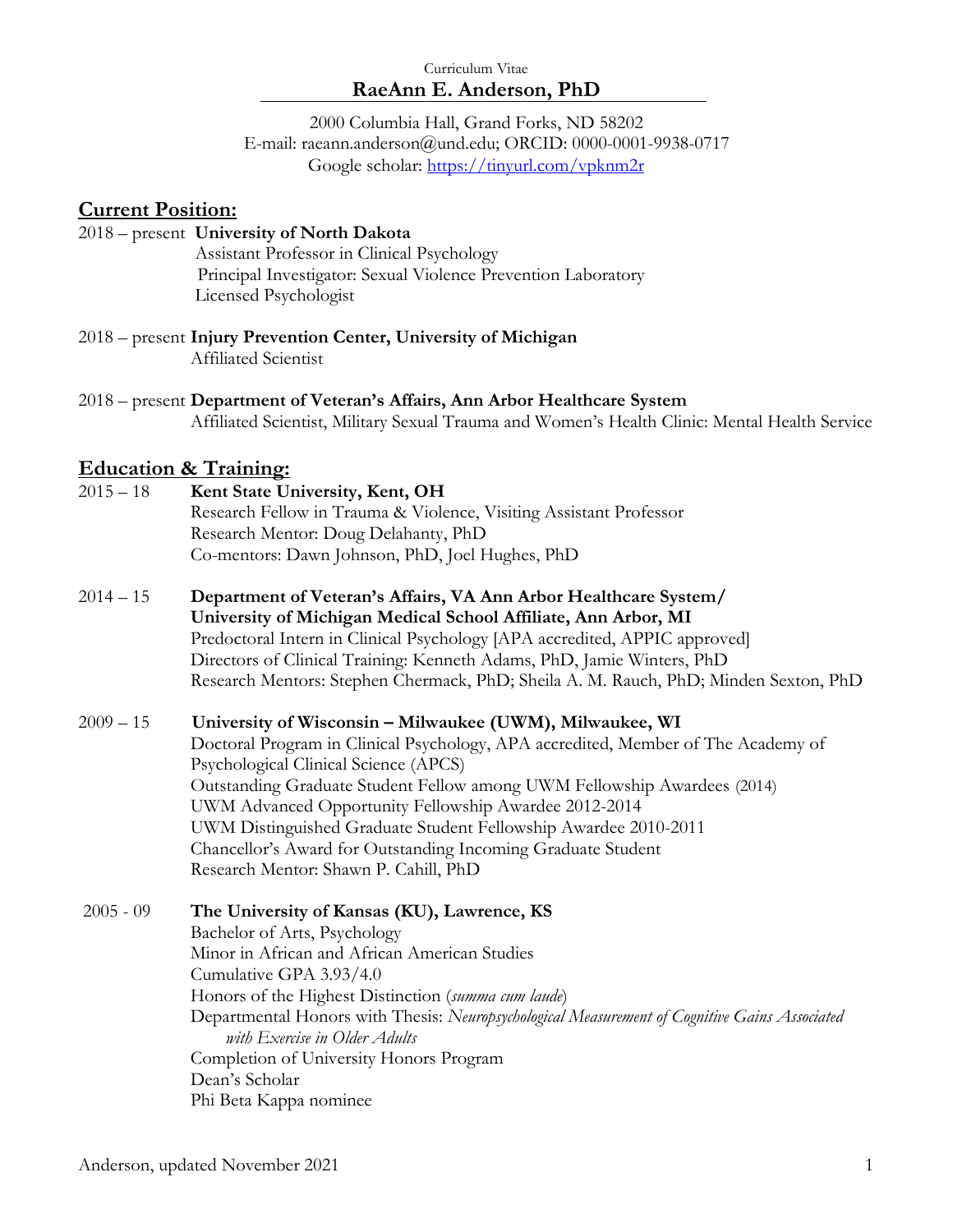### **Professional Honors and Awards:**

- 2021 University of North Dakota nominee for Andrew Carnegie Fellowship
- 2017 Child Maltreatment and Interpersonal Violence SIG of ABCT Early Career Paper Award Finalist

### **Research Accomplishments:**

#### **Peer-Reviewed Publications:**

- Cho, C. J, Feinstein, B. A., Pimentel, S. S., Carter, S. E., Lopez, C. M., DeLapp, R. C. T., Seligman, L. D., **Anderson, R. E.**, Rizvi, S. L. (in press) Looking Forward, Looking Back: Results of the ABCT Task Force for Equity, Inclusion, and Access Membership Survey. *the Behavior Therapist*
- **Anderson, R. E.,** & Cuccolo, K. (in press) An Experimental Test of the Impact of Varying Questionnaire Response Format on Prevalence Rates for Sexual Violence Victimization and Perpetration. *Journal of Interpersonal Violence*
- **40. Anderson, R. E.,** Kuhn, S. K., Vitale, A. M., Ciampaglia, A. M, Silver, K. E. (in press) The Prevalence of Sexual Violence Perpetration in Sexual Minority Men: A Secondary Analysis of Systematic Review Data. *Europe's Journal of Psychology*
	- Flanders, C. E., VanKim, N., **Anderson, R. E.,** Tarasoff, L. A. (2021). Exploring potential determinants of sexual victimization disparities among young sexual minority people: A mixed-method study. *Psychology of Sexual Orientation and Gender Diversity,* doi: 10.1037/sgd0000506
	- **Anderson, R. E.,** Garcia, M. A., & Delahanty, D. L. (2021) Test-retest reliabilities of four tactic-first sexual violence history questionnaires. *Psychology of Violence,* doi: 10.1037/vio0000384
	- **Anderson, R. E.,** Carstens Namie, E. M., Michel, P.K., & Delahanty, D. L. (2021) Study title-based framing effects on reports of sexual violence and associated risk factors in college students. *Journal of Interpersonal Violence,* doi: 10.1177\_08862605211016349
	- Siegel, J. A., **Anderson, R. E.,** Silver, K. E., & Mitchel, T. L. (2021) Yes, (most) men know what rape is: A mixed methods investigation into college men's definitions of rape. *Psychology of Men and Masculinity.* doi: 10.1037/men0000337
- **35. Anderson, R. E**., Goodman, E. L., Ciampaglia, A. M. (2020) Test of the tactic-first and item-order hypotheses: Accounting for discrepancies in the measurement of sexual victimization. *American Journal of Criminal Justice,* 46(1), 149-167. doi: 10.1007/s12103-020-09584-8
	- **Anderson, R. E.,** Carstens Namie, E. M., Goodman, E. L. (2020) Valid for who? A preliminary investigation of the validity of two sexual victimization questionnaires in men and sexual minorities. *American Journal of Criminal Justice,* 46(1), 168-185. doi: 10.1007/s12103-020-09589-3
	- Flanders, C. E., **Anderson, R. E.,** Tarasoff, L. (2020). Young bisexual people's experiences of sexual violence: A mixed-methods study. *Journal of Bisexuality,* 20 (2), 202-232*.* doi: 10.1080/15299716.2020.1791300
	- **Anderson, R. E.,** Holmes, S. C., Johnson, N. L., & Johnson, D. M. (2020). Analysis of a modification to the Sexual Experiences Survey to assess intimate partner sexual violence. *Journal of Sex Research.* doi: 10.1080/00224499.2020.1766404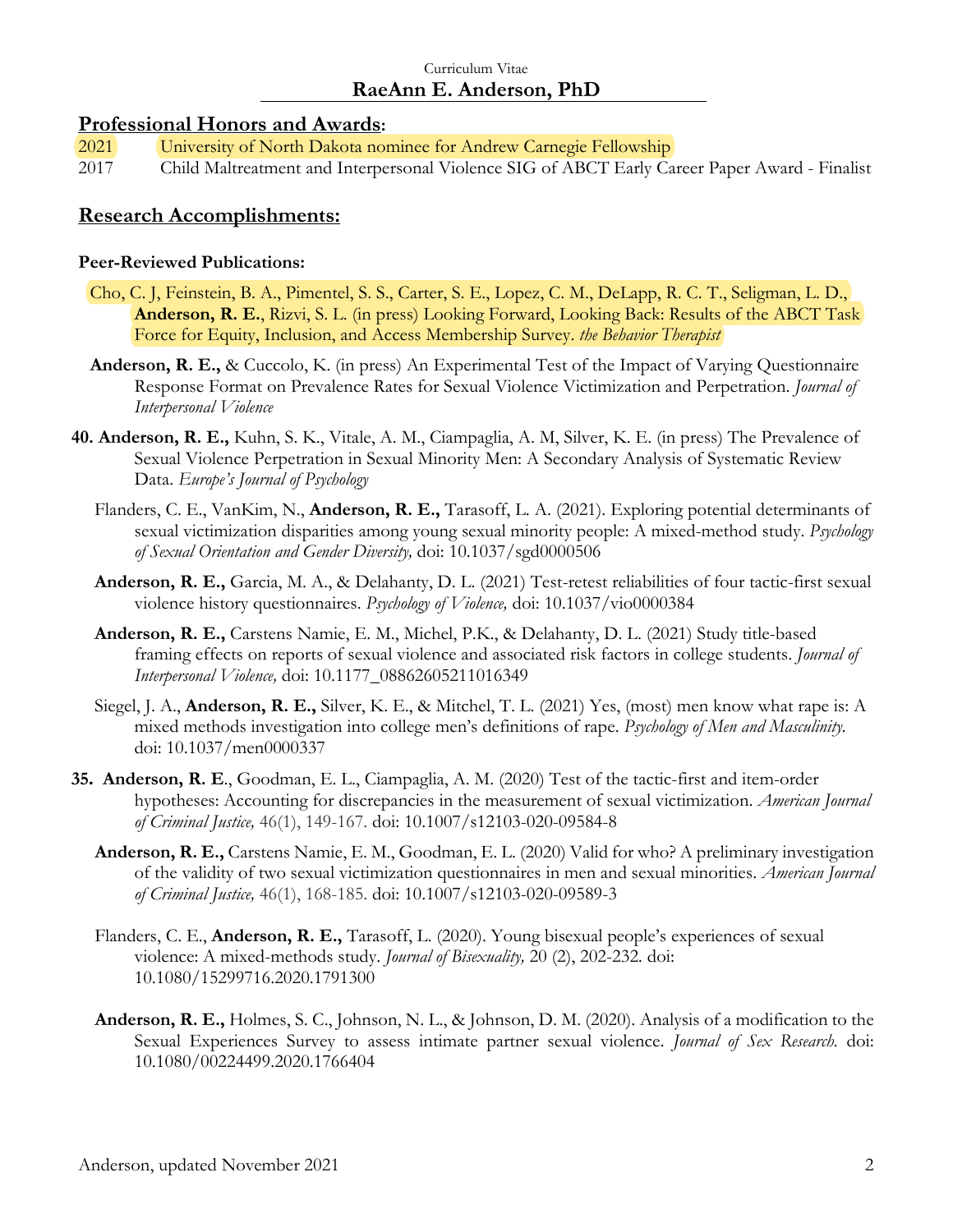- **Anderson, R. E.,** Goodman, E. L., & Thimm, S. S. (2020). The assessment of forced penetration: A necessary and further step towards understanding men's sexual victimization and women's perpetration. *Journal of Contemporary Criminal Justice*. doi: 10.1177/2F1043986220936108
- **30.** Voith, L.A., Russell, K., Lee, H., & **Anderson, R. E** (2020). Adverse childhood experiences, trauma symptoms, mindfulness, and intimate partner violence: Therapeutic implications for marginalized men. *Family Process.* doi: 10.1111/famp.12533
	- Sexton, M. B., **Anderson, R. E.,** Bennett, D. C., Thomas, E. J., Broman, R. B., & Richards, S. K. H., (2020). Military sexual trauma survivor preferences for provider gender and associations with mental health evaluation attendance. *The Behavior Therapist,* 43, 1, 6-12.
	- Silver, K. E., **Anderson, R. E,.** & Brouwer, A. B. (2020). Emotional responses to a sexual assault threat: A qualitative analysis among women with histories of sexual victimization. *Journal of Interpersonal Violence.* doi: 10.1177/2F0886260520908019
	- **Anderson, R. E.,** Cahill, S. P., Silver, K. E., & Delahanty, D. L. (2020) Predictors of assertive and nonassertive styles of self-defense behavior during a laboratory-based scenario. *Violence Against Women.* https://doi.org/10.1177/1077801219828542
	- Dyar, C., Feinstein, B. A., **Anderson, R. E.** (2019). An experimental investigation of victim blaming in sexual assault: The roles of victim sexual orientation, coercion type, and stereotypes about bisexual women. *Journal of Interpersonal Violence.* https://doi.org/10.1177/2F0886260519888209
- **25. Anderson, R. E.,** & Delahanty, D. L. (2019). Discrepant responding across measures of college students' sexual victimization experiences: Conceptual replication and extension. *Journal of Sex Research.* doi: 10.1080/00224499.2019.1669135
	- **Anderson, R. E.,** Silver, K. E., Ciampaglia, A. M., Vitale, A. M., & Delahanty, D. L. (2019). The frequency of sexual perpetration in college men: A systematic review of reported prevalence rates from 2000- 2017. *Trauma, Violence, & Abuse.* doi: 10.1177/2F1524838019860619
	- **Anderson, R. E.,** Flanders, C. E., Tarasoff, L. A., VanKim, N. A. (2019*).* Differences in rape acknowledgement and mental health outcomes across transgender, non-binary, and cisgender bisexual youth. *Journal of Interpersonal Violence, 36,* 13-14, NP7717-NP7739*.*  https://doi.org/10.1177/0886260519829763
	- **Anderson, R.** E., Cahill, S. P., & Delahanty, D. L. (2019) Discordance in detecting cases of college sexual assault between the Sexual Experiences Survey – Short Forms and the Revised Conflict Tactics Scales. *Psychology of Violence, 9*(4), 481-489. doi: 10.1037/vio0000199
	- Flanders, C. E., **Anderson, R. E.,** Tarasoff, L. A., & Robinson, M. (2019). Bisexual stigma, sexual violence, and sexual health among bisexual and other plurisexual women: A Cross-sectional survey study. *Journal of Sex Research,* 1-13. https://doi.org/10.1080/00224499.2018.1563042
- **20. Anderson, R. E.,** Edwards, L-J., Silver, K. E., Johnson, D. M. (2018) Intergenerational transmission of child maltreatment: Predictors of child abuse potential in diverse women residing in domestic violence shelters. *Child Abuse & Neglect*, doi: 10.1016/j.chiabu.2018.08.004. [Epub ahead of print]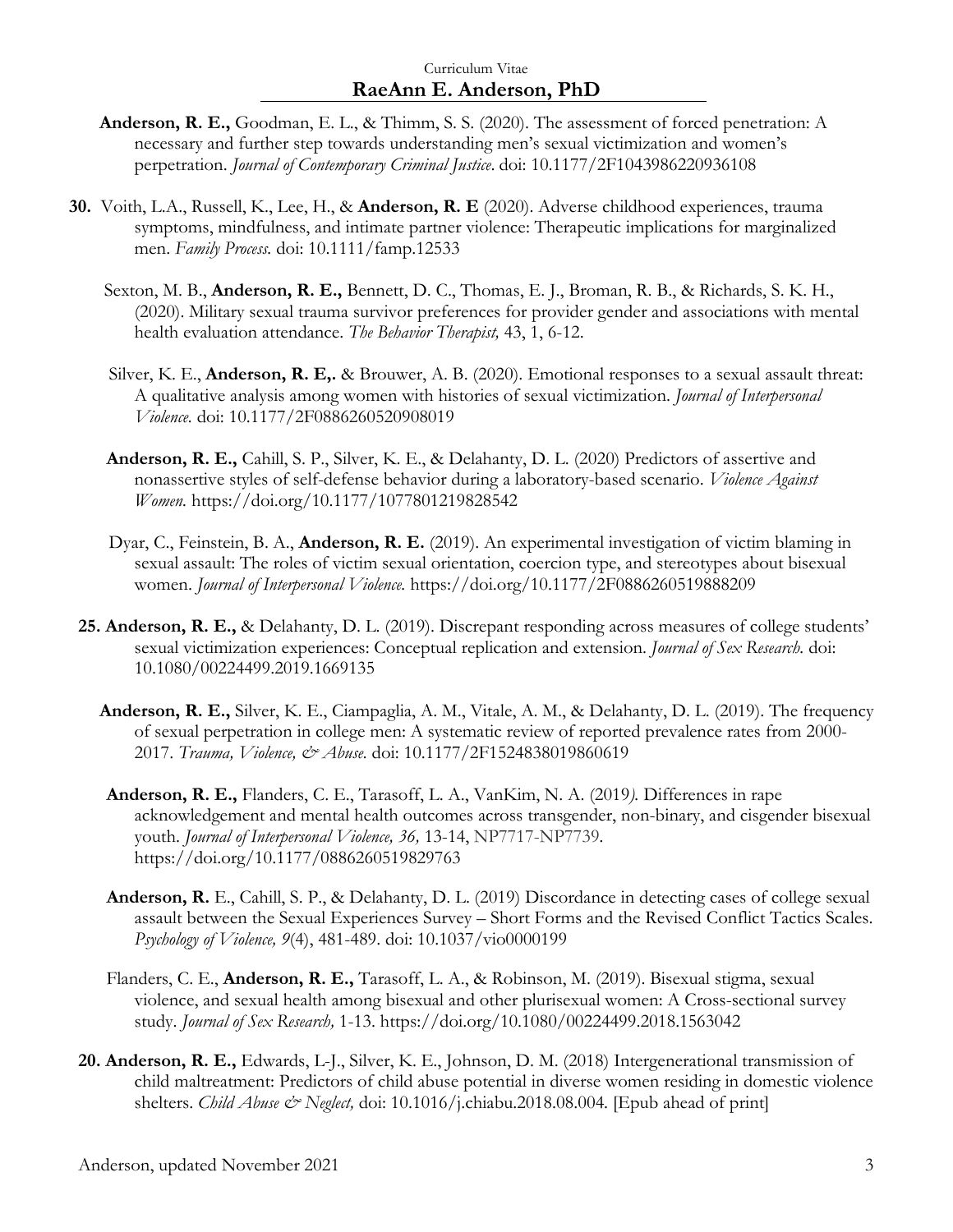- Seligman, L. D., **Anderson, R. E.,** Ollendick, T. H., Rauch, S. A. M., Silverman, W. K., Wilhelm, S., & Woods, D. W. (2018) Preparing women in academic psychology for their first compensation negotiation: A panel perspective of challenges and recommendations. *Professional Psychology: Research and Practice, 49*(4), 282-289. doi: 10.1037/pro0000204
- **Anderson, R. E.,** Hruska, B., Boros, A., Richardson, C., & Delahanty, D. L. (2018) Patterns of cooccurring addictions, PTSD, and MDD in detoxification treatment seekers: Implications for improving detoxification treatment outcomes. *Journal of Substance Abuse Treatment, 86,* 4551. doi: 10.1016/j.jsat.2017.12.00
- Sexton, M. B., Davis, M., **Anderson, R. E.,** Bennett, D. C., Porter, K. E., & Sparapani, E. (2018) Relation between sexual and gender minority status and suicide attempts among veterans seeking treatment for military sexual trauma. *Psychological Services, 15*(3), 357-362. doi: doi.org/10.1037/ser0000207
- **Anderson, R. E.,** Cahill, S. P., & Delahanty, D. L. (2018) Differences in the type and sequence order of self-defense behaviors during a high-risk victimization scenario: Impact of prior sexual victimization. *Psychology of Violence, 8*(3) 339-348. doi: 10.1037/vio0000169
- 15. Buchholz, K.R., Bohnert, K.M., Pfeiffer, P.N., Valenstein, M., Ganoczy, D., **Anderson, R.E.,** & Sripada, R.K. (2017). Reengagement in PTSD psychotherapy: A case-control study. *General Hospital Psychiatry, 48*, 20-24. doi: 10.1016/j.genhosppsych.2017.06.009
	- **Anderson, R. E.,** Cahill, S. P., & Delahanty, D. L. (2018) The psychometric properties of the Sexual Experiences Survey - Short Form Victimization (SES-SFV) and characteristics of sexual victimization Experiences in College Men. *Psychology of Men and Masculinity,* 19(1), 25-34. doi: 10.1037/men0000073
	- **Anderson, R. E.,** Cahill, S. P., & Delahanty, D. L. (2017*)* Initial evidence for the reliability and validity of the Sexual Experience Survey-Short Form Perpetration (SES-SFP) and characteristics of sexual perpetration in college men. *Journal of Aggression, Maltreatment, & Trauma, 26*(6), 626-643. doi:10.1080/10926771.2017.1330296
	- Voith, L. A., **Anderson, R. E.,** & Cahill, S. P. (2020) Extending the ACEs framework: Examining the relations between childhood abuse and later victimization and perpetration with college men. *Journal of Interpersonal Violence,* 35(17-18), 3487-3512. doi: 10.1177/0886260517708406
	- **Anderson, R. E.,** Walton, M A., Bonar, E. E., Rauch, S. A. M., Epstein-Ngo, Q., & Chermack, S. T. (*2017*). A latent class analysis of aggression and victimization across relationship types among veterans who use substances. *Journal of Studies on Alcohol and Drugs, 78*(4), 597-607. doi: 10.15288/jsad.2017
- **10. Anderson, R. E.,** Wandrey, R. L., Klossner, S. C., Cahill, S. P. & Delahanty, D. L. (*2017*). Sexual minority status & interpersonal victimization in college men. *Psychology of Sexual Orientation and Gender Diversity,*  4(1), 130-136. doi: 10.1037/sgd0000204
	- Seligman, L. D. & **Anderson, R. E.** (2016) Breaking the glass ceiling. *The Behavior Therapist, 39*(7), 295- 297.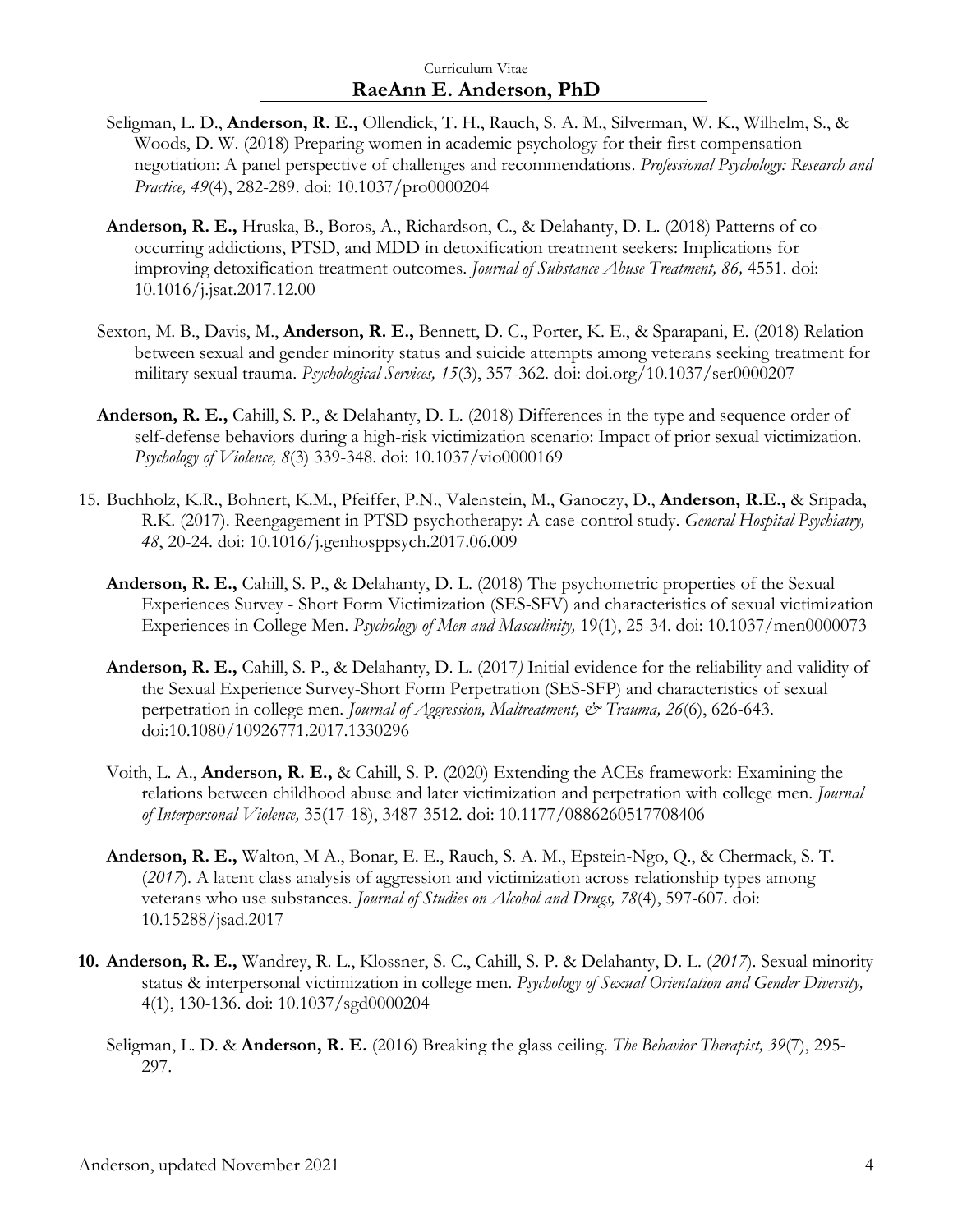- **Anderson, R. E.** Brouwer, A. M., Wendorf, A. R., & Cahill, S. P. (2016) Women's responses to the threat of a hypothetical date rape stimulus: Exploring qualitative themes. *Archives of Sexual Behavior, 45*(4), 793-805. doi: 10.1007/s10508-015-0682-2
- **Anderson, R. E.** & Cahill, S. P. (2015) Behavioral response to threat as a key behavior in sexual assault risk reduction intervention: A critical review. *Aggression & Violent Behavior, 25B*, 304-313. doi: 10.1016/j.avb.2015.09.015
- **Anderson, R. E.**, Geier, T. J., & Cahill, S. P. Epidemiological associations between trauma and incarceration in the National Survey of American Life. (2015) *Criminal Behaviour & Mental Health,* doi: 10.1002/cbm.1951
- **5. Anderson, R. E.** & Cahill, S. P. (2014) Use of the response-latency paradigm for evaluating women's responses to threat. *Violence & Victims, 29*(2), 248-261. doi: 10.1891/0886-6708.
	- Cahill, S. P. & **Anderson, R. E**. (2013) Treatment of PTSD: Empirically based and ethical clinical decision making*. FOCUS: The Journal of Lifelong Learning in Psychiatry: Special Issue on PTSD, 11*(3), 362- 367. Guest Editors: Rothbaum, B. O. & Ressler, K.
	- Ham, L. S. & **Anderson, R. E.** (2012) Spotlight on special interest groups: Women's issues in behavior therapy. *The Behavior Therapist,* 35(7), 131-132.
	- Johnson, D. K., Harsha, A., Honea, R., **Anderson, R. E.** & Burns, J. M. (2011) Neuropsychiatric personality profiles in Dementia. *Alzheimer's Disease and Associated Disorders, 25*(4), 326-332.
	- Johnson, D. K., Barrow, W., **Anderson, R. E.,** Harsha, A., Honea, R., & Burns, J. M. (2010) Diagnostic utility of cerebral white matter integrity in early Alzheimer's Disease. *The International Journal of Neuroscience, 120*(8), 544-550*.*

#### **Other Publications:**

- Moreland, A., LeBeau, R., & **Anderson, R. E.** (2021, December) Introduction to the Special Issue on Violence: Part II *the Behavior Therapist*
- Moreland, A., LeBeau, R., & **Anderson, R. E.** (2021, June) Introduction to the special issue on violence. *the Behavior Therapist*
- Flanders, C. E., & **Anderson, R. E.** (2021) Introduction to the special issue: Queer and trans people's experiences of sexual violence. *Psychology & Sexuality*, <https://doi.org/10.1080/19419899.2021.1875595>

Kuhn, S. K., & **Anderson, R. E**. (2020). Sexual Violence Intervention Acceptability Measure (SVIAM). *Psychology Student Publications,* 3. <https://commons.und.edu/psych-stu/3>

- **Anderson, R. E.,** Goodman, E. L., Piggott, D., Thimm, S., Silver, K. E., & Michel, P. (2020) How to be an advocate: Summary of "Realizing ABCT's Mission in a Politicized World" *the Behavior Therapist*
- Wolitzky-Taylor, K., LeBeau, R., **Anderson, R. E.** (2018) Introduction to the special issue on stigma in mental health. *the Behavior Therapist, 41*(4), 181-183.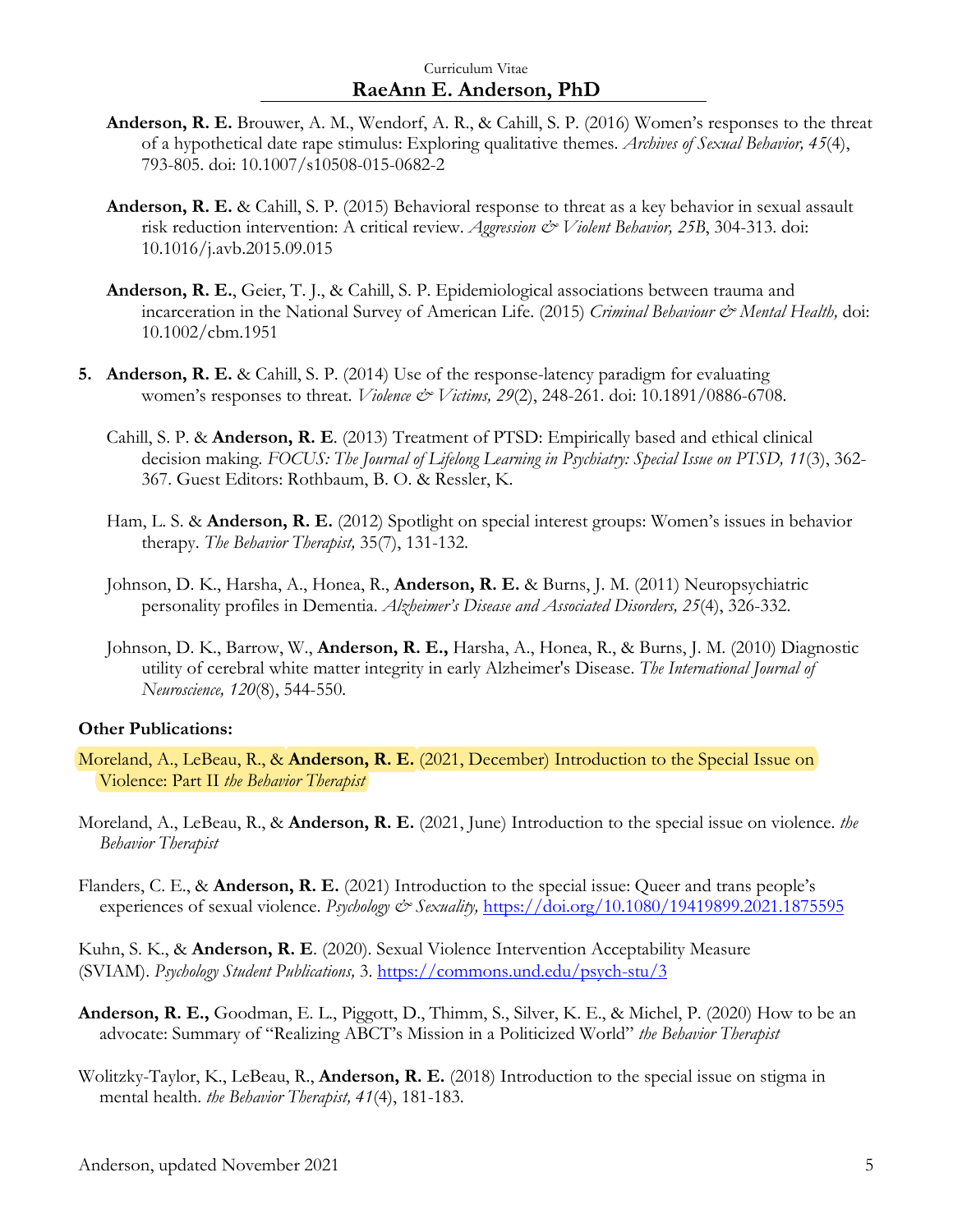### **Published Abstracts:**

**Anderson, R. E.,** Cahill, S. P., & Delahanty, D. L. College men's perceptions of sexual perpetration behavior. (2017) *Injury Prevention, 23(S1):* A25.1-A25. doi: 10.1136/injuryprev-2017-042560.66

### **Media Coverage of Research:**

Collaborations with Corey E. Flanders were covered by *Mashable* writer Anna Iovine in honor of bisexual health month: <https://mashable.com/article/bisexual-people-sexual-violence>

*The Frequency of Sexual Perpetration in College Men: A Systematic Review of Reported Prevalence Rates* was covered by the International Society for Research on Aggression blog, also promoted on Twitter by Wiley publishing

*Epidemiological Associations between Trauma and Incarceration in the National Survey of American Life* was covered by the UWM Alumni Magazine, Anxiety & Depression Insights, ISTSS Traumatic Stress eNewsBrief

I was interviewed on the inaugural episode of the Child Maltreatment and Interpersonal Violence Special Interest Group of ABCT regarding *Discrepant Responding Across Measures of College Students' Sexual Victimization Experiences: Conceptual Replication and Extension*,<https://anchor.fm/cmiv-sig>

### **Grants Funded:**

Project Title: *Expanding the Science of Sexual Violence to include Marginalized Communities in North Dakota* Role: PI, Co-PI: J. Douglas McDonald Direct costs: \$140,000 Mechanism: Postdoctoral Seed Funding Program, College of Arts & Sciences/Office of Research and Economic Development

Project Title: *Eliminating Barriers to Ascertaining the Epidemiology of Rape Perpetration: Validity of Measures in Men, Women, and LGBTQIA+ Individuals* Role: PI, Student-PI: Isabelle Storkson Direct costs: \$6,000 Mechanism: College of Arts and Sciences Undergraduate Research and Creativity Fund

Project Title: *Empowering Indigenous College Students to Stop Rape: A Treatment Development Study (Quantitative Survey)* Dates: November 2020 – May 2021 Role: PI, Co-PI: Ashley B. Cole, PhD Direct costs: \$10,000 Mechanism: ND EPSCoR STEM Solicitation – Seed Award

Project Title: *Empowering Indigenous College Women to Stop Rape: A Treatment Development Study (Qualitative Focus)* Dates: September 2020 – December 2021 Role: PI, Co-PI: Ashley B. Cole, PhD Total Direct Costs: \$15,000 Mechanism: Lindsey M. Bonistall Fellowship, PEACE OUTside Campus Foundation

Project Title: *UND Sexual Violence Prevention Laboratory Lab Tour Video for NATURE camp students* Dates: June 2020 Role: PI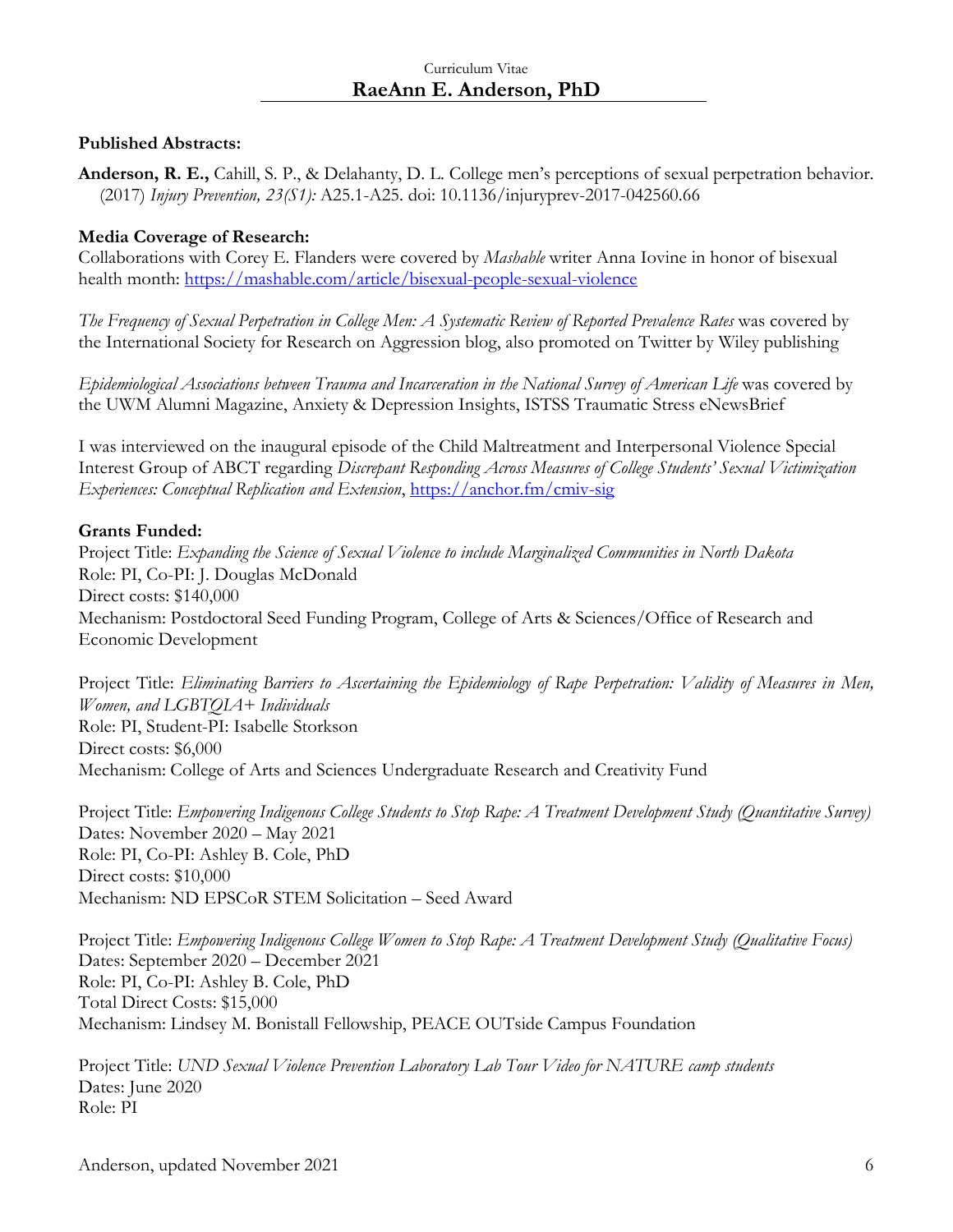Mechanism, Source: North Dakota EPSCoR Nurturing American Tribal Undergraduate Research and Education (NATURE) camp Total Direct Costs: \$200

Project Title: *Identifying High Risk Periods and People for Sexual Perpetration in College Men*  Dates: September 2018 – August 2023 Role: PI, Co-Mentors: Douglas Delahanty, Jeffrey Ciesla, Martie Thompson, Dominic Parrott, John Gunstad Mechanism, Source: KO1, National Institute on Alcohol Abuse and Alcoholism Major Goals: Identify high risk time periods for sexual perpetration behaviors in college men who engage in heavy episodic drinking Total Direct Costs: \$700,000

# **Grants Submitted (not funded):**

Project Title: *Development and Testing of a Replicable Relationship Skills Program for Childhood Sexual Abuse Survivors on Campus* Role: PI Mechanism, Source: The Raliance Collaboration Major Goals: Develop and pilot test an interpersonal skills intervention for sexual revictimization risk reduction based on the dialectical behavior therapy interpersonal skills module. Annual Direct Costs: \$50,000

Project Title: *Sexual and Gender Minority People's Perspectives of Sexual Violence Measurement*

Role: co-PI ; PI: Corey E. Flanders, Ph.D. Mechanism, Source: The Drs. Rosalee G. and Raymond A. Weiss Research and Program Innovation Grants, American Psychological Foundation

Major Goals: Conduct focus groups with a sample of sexual and gender minority people to assess their perspective of whether widely used measures of sexual violence fit their real-life experiences. Annual Direct Costs: \$1,000

# **Additional Grants and Competitive Applications Awarded:**

- 2020 National Institute on Alcohol Abuse and Alcoholism Loan Repayment Grant
- 2018 National Institute on Alcohol Abuse and Alcoholism Loan Repayment Grant

# **Invited Work Groups:**

*Sexual Experiences Survey 2021 Revision Team* PI: Mary P. Koss

Additional team members (in alphabetical order): Antonia Abbey, Christopher T. Allen, Sasha Canan, Lisa Fedina, Robin Kowalski, Heather Littleton, Elise Lopez, Heather McCauley, Lindsay Orchowski, Zoë Peterson, Martie Thompson, Kevin Swartout, Jackie White

-Within this team I have been coordinating the verbal coercion workgroup.

# **Invited Addresses and Colloquia:**

Anderson, R. E. (**2021**, August). *Optimizing the Measurement of Sexual Violence to Make the Scholarship of Rape More Inclusive.* Rosalind Franklin University of Medicine and Science Psychology Colloquium. North Chicago, IL, USA. (virtual)

 Anderson, R. E. (**2021**, February). *Mechanisms and Outcomes of Sexual Violence Victimization for Sexual Minorities.*  California State University – San Bernardino Psychology Colloquium. San Bernadino, CA, USA (virtual).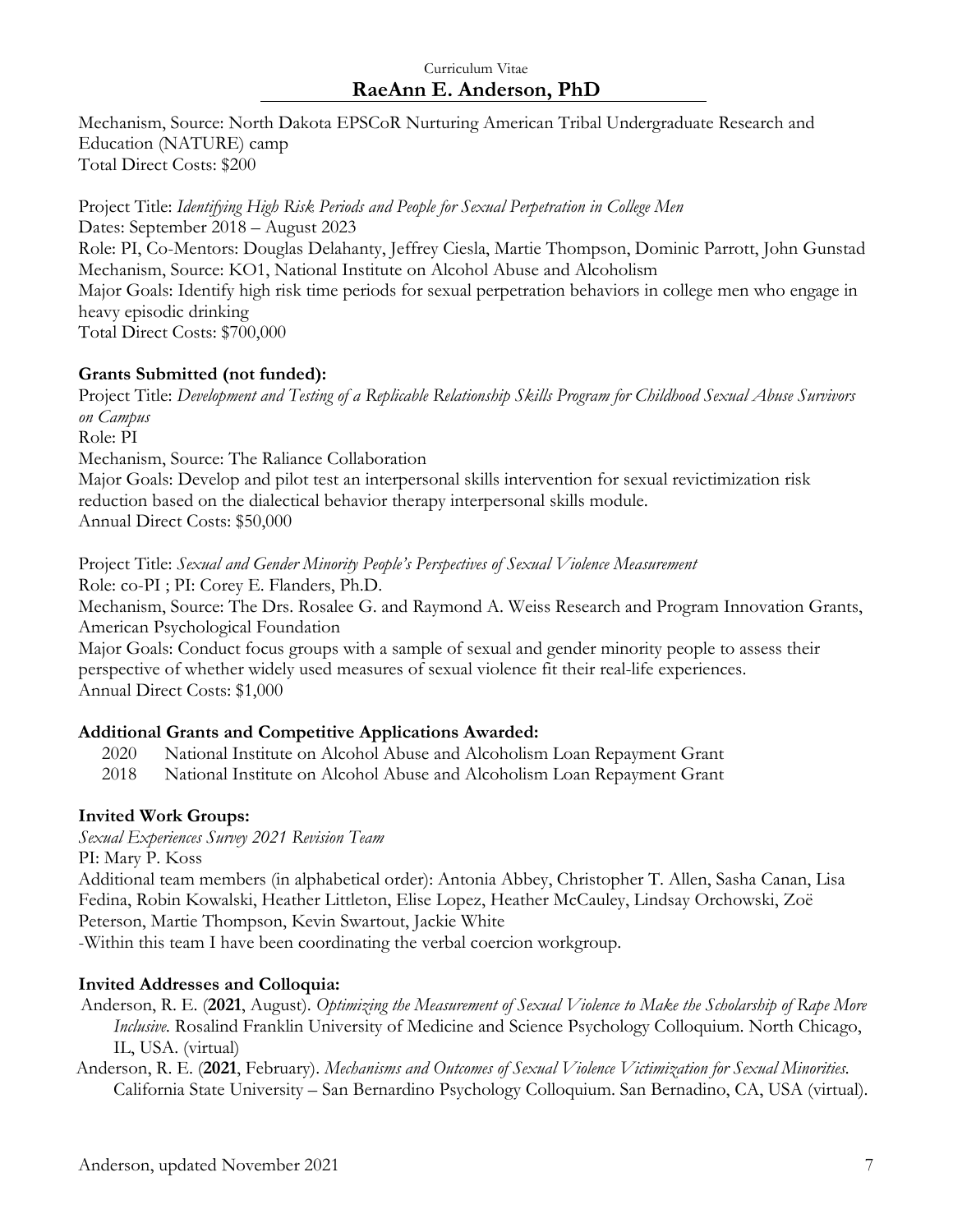- Anderson, R. E. (2019, November). *Measurement Science & Sexual Violence: A Call for Innovation*. Georgia State University Center for Research on Interpersonal Violence Distinguished Speaker Series. Atlanta, GA, USA.
- Anderson, R. E. (**2019**, November). *Rape Acknowledgment and Recovery in LGBTQ Populations.* Georgia State University Clinical Brownbag Meeting. Atlanta, Georgia, USA.

#### **Selected Conference Presentations (talks and symposia):**

- Cole, A. B., **Anderson, R. E.,** Unger, L., & Armstrong, C. M. (2022, January). Empowering Indigenous college students to stop rape: A treatment development study. Roundtable discussion accepted at the 2022 biennial National Multicultural Conference and Summit, Santa Fe, NM (virtual).
- Flanders, C., **Anderson, R. E**., Robinson, M., VanKim, N., Wright, M., (2021, November). The relationship between sexual stigma and sexual victimization among bi+ women and nonbinary individuals: Evidence from longitudinal research. In Blackburn, A.M., & Oesterle, D., (Co-Chairs). *Applying minority stress theory to community-based approaches to prevent and respond to sexual violence among SGM communities*. Symposia presented at the 55<sup>th</sup> Annual Convention of the Association for Behavioral and Cognitive Therapies, New Orleans, LA.
- **Anderson, R. E.** (2020, August 31 September 2). *Issues in Assessing Sexual Violence Beyond the Stereotypical Co-Ed – Taking a Closer Look at Validity, Gender, and Sexual identity.* [From Red Zone to End Zone: Methods and Measurement Issues in Assessing Campus Sexual Climate]. Symposium at IVAT 25<sup>th</sup> San Diego International Summit on Violence, Abuse, and Trauma Across the Lifespan. San Diego, CA, USA. (Conference virtual)
- **Anderson, R. E.** (2019, August). *The Who and When of Campus Rape: Timing and Profiles of Sexual Perpetration on Two College Campuses.* Collaborative Research on Addiction at NIH Meeting for K Awardees. Bethesda, MD, USA.
- Silver, K. E., **Anderson, R. E.,** Ciampaglia, A. C., Vitale, A. M., Delahanty, D. L. (November, 2018) *How Frequent is Sexual Perpetration in College Men? A Systematic Review of Reported Prevalences from 2000-2017.* Society for the Scientific Study of Sexuality Annual Meeting. Montreal, Quebec, CAN.
- **Anderson, R. E.,** Tarasoff, L., VanKim, N., & Flanders, C. (November, 2018) Rape Acknowledgment and Mental Health Outcomes among Young Bisexual Gender Non-Binary People. In **RaeAnn Anderson** (Chair) and Patti Fritz (Discussant), *Promoting Recovery after Sexual Violence in Diverse Populations.* Symposium conducted at the Association of Behavioral and Cognitive Therapies Annual Meeting. Washington, DC, USA.
- **Anderson, R. E.,** Cahill, S. P., & Delahanty, D. L. (October, 2016) Styles and Predictors of Self-Defense Behavior among College Women with a History of Repeated Sexual Victimization. In **RaeAnn Anderson** (Chair) and Brian Marx (Discussant), *Mechanisms of Sexual Victimization & Sexual Aggression: Pathways to Campus Rape Interventions.* Symposium conducted at the Association of Behavioral and Cognitive Therapies Annual Meeting. New York, NY, USA.
- **Anderson, R. E.,** Chermack, S., Ping, L., & Walton, M. (2016, July) *The predominance of symmetric, multiple*  domain violence in intimate partner violence subtyping among veterans: A latent class analysis. Paper presented at the International Society for Research on Aggression World Meeting. Sydney, NSW, AU.

<sup>a</sup> indicates authors listed alphabetically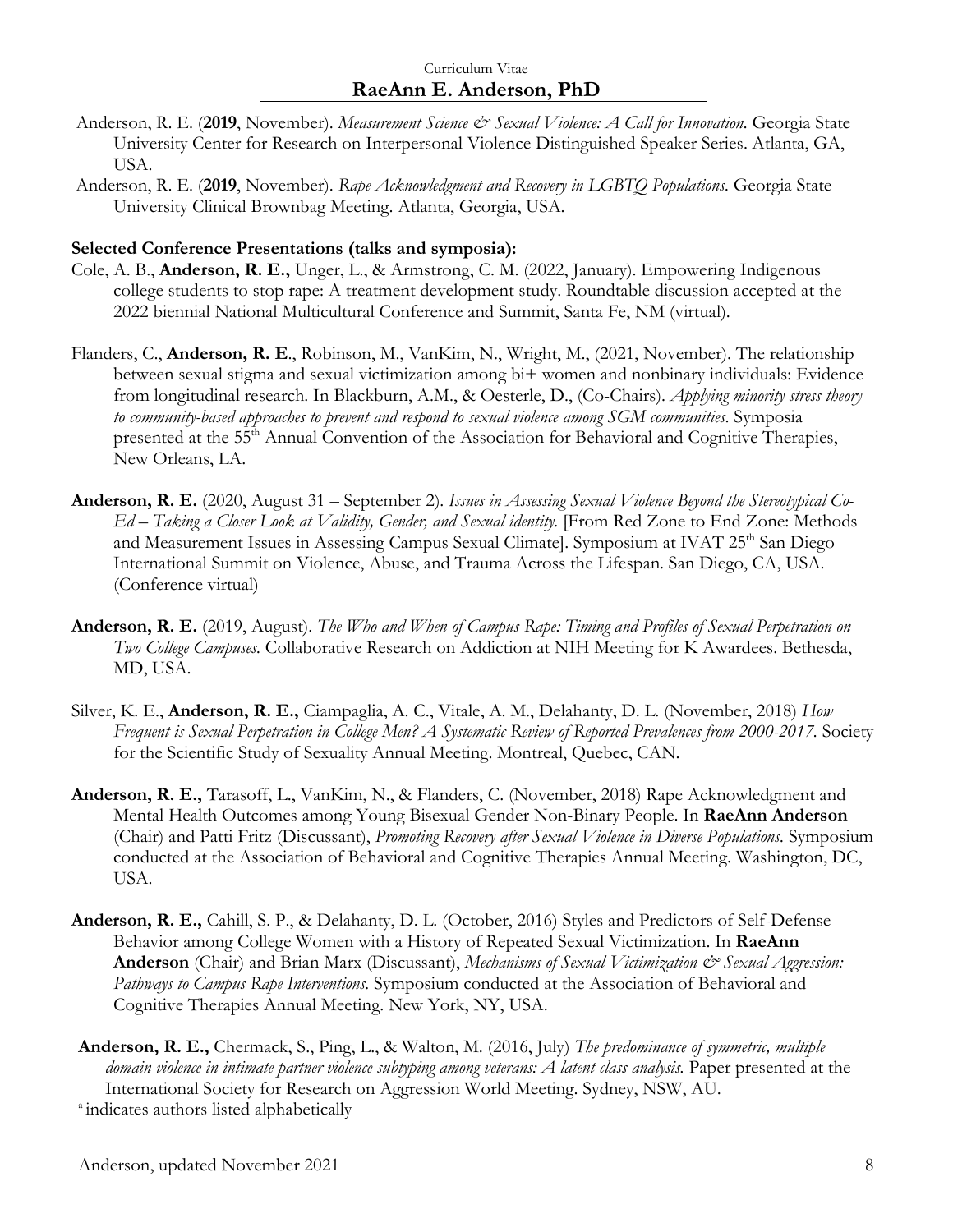### **Additional Training Seminars and Workshops Attended:**

In Dialogue: Smithsonian Objects and Social Justice seminar series (**2021**). Smithsonian Museum, Washington DC, USA. (virtual)

Black Lives Matter in Research Symposium **(2020**). Montclair State University IRB. Montclair, NJ, USA. University of Bristol Center for Multilevel Modeling course.

- NIH Collaborative Research on Addiction at NIH (CRAN) meeting for K awardees (**2018**, August). Bethesda, MD, USA.
- Longitudinal SEM (**2018**). Kent State University Quantitative Methods Training Program. Trainer: Todd Little, PhD. Kent, OH, USA.
- Meta-Analysis (**2017**). Kent State University Quantitative Methods Training Program. Trainer: Noel Card, PhD. Kent, OH, USA.
- Working Together to Make it Better: Communities, Academics, & IRBs. (**2014**) Clinical & Translational Science Institute of Southeast Wisconsin/Healthier Wisconsin Partnership Program. Milwaukee, WI.
- APA Science Directorate Advanced Training Institute on Research Methods with Diverse Racial and Ethnic Minorities. (**2010**) Training Director: Frederick Leong, PhD. East Lansing, Michigan.

# **Departmental and Professional Service:**

2021-present **Early Career Reviewer, Lesbian Health Fund Grant Panel (GLMA)** Responsibilities: Served as peer reviewer for selected proposals.

#### 2019-present **Early Career Reviewer, Center for Scientific Review, National Institutes of Health** Responsibilities: Served on the Organization and Delivery of Health Services (Division of AIDS, Behavioral, and Population Sciences) study section as third reviewer for two proposals

# 2019-2020 **ABCT Task Force on Equity, Inclusion and Diversity**

Make recommendations to the executive board to increase equity, inclusion, and diversity in the organization. Member of the publications subcommittee.

# 2013-2019 **Women's Special Interest Group, ABCT**, Co-Chair with Laura D. Seligman

Responsibilities: Act as primary collaborator with the chair to carry out the interests of the group. Duties include: writing newsletter columns, planning sponsored symposia, coordinating board conference calls, writing a manual of procedures, collecting data regarding the group's history, et cetera.

# 2012-2014 **Violence Against Women Interdisciplinary Research Group at UWM, Co-Chair**

This group was formed by myself and a graduate student colleague in Social Work, Laura Voith, in order to provide greater opportunities for networking, research proposal development and presentations among likeminded researchers at UWM. Thus, this group hosted a regional symposia, bi-monthly conversation hours and other events as needed to facilitate these goals.

# 2011-2012 **Council of University Directors of Clinical Psychology (CUDCP) National Board**, **Student Representative**

I was nominated by my department and selected by the national board to serve a two-year term as the student representative on the CUDCP National Board. My role on the board was to act as an advocate and voice for students' roles in training issues and help administer the CUDCP annual survey to member institutions.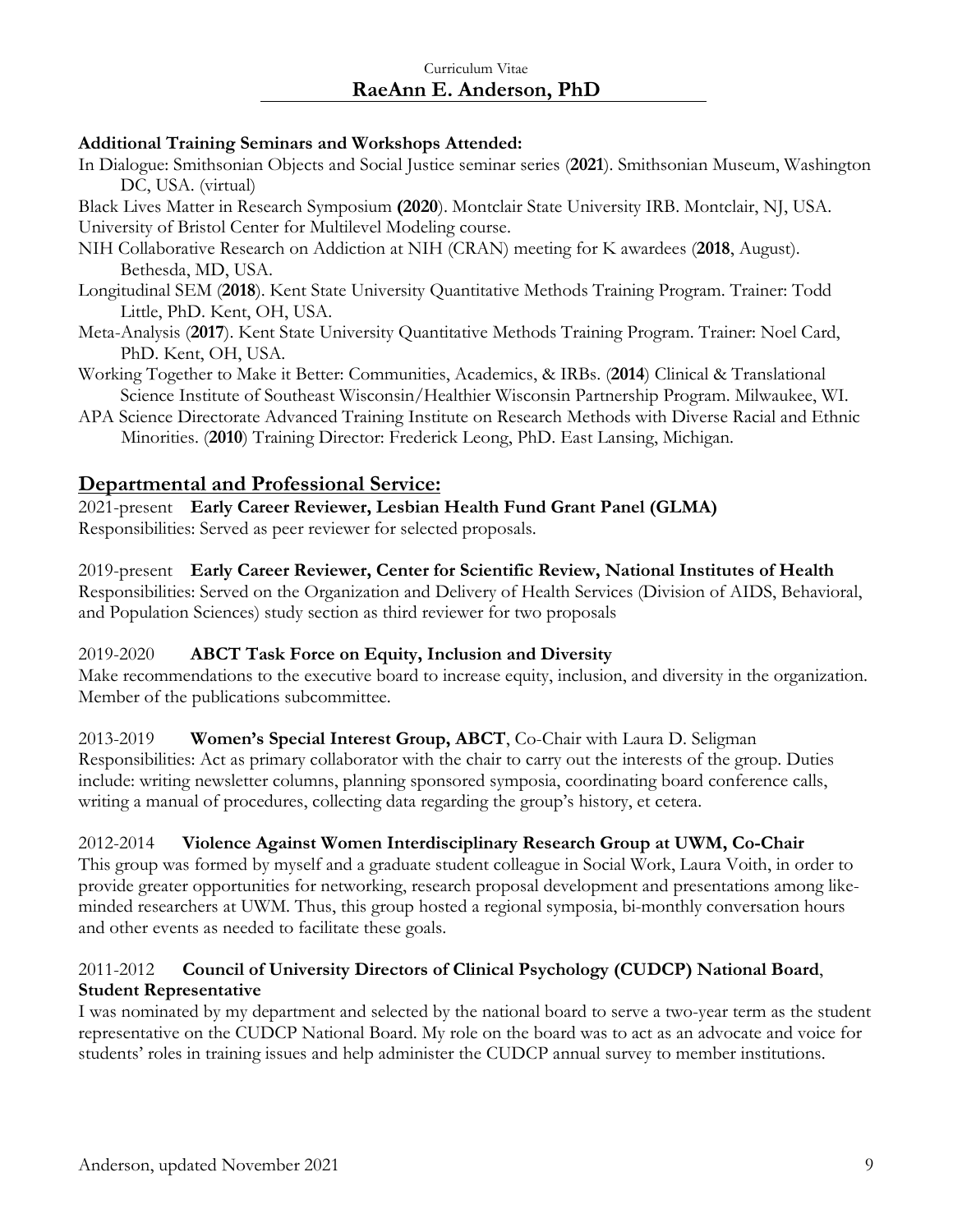### **University-specific Service:**

Psychology Club Faculty Advisor 2018-2019 Psychology Department Admissions Committee 2019-2021 Psychology Department Curriculum Committee 2021-2022 University of North Dakota McNair Program admissions committee ad-hoc reviewer

### **Public Outreach:**

Written Works: Anderson, R. E., (2016, May 15). RE: Women Are the Invisible Victims of PTSD. *Motherboard.* Retrieved from:<http://motherboard.vice.com/read/letters-to-the-editor-fires-alien-and-ptsd> Kuhn, S. K., & Anderson, R. E. (2020, October 13). Sexual Violence Impacts Sexual and Ethnic Minority Women the Most: What Can We Do? *Erie Coalition for a Trauma-Informed Community.* <https://www.traumainformederie.org/blog>

Interviews:

Marinello, M. (2017, Dec. 3) Kent officer's remarks at Panhellenic Council Meeting Raise Questions about Victim Blaming. [http://www.kentwired.com/latest\\_updates/article\\_8e9e8a62-d888-11e7-b10c-](http://www.kentwired.com/latest_updates/article_8e9e8a62-d888-11e7-b10c-5384f55fe5be.html)[5384f55fe5be.html](http://www.kentwired.com/latest_updates/article_8e9e8a62-d888-11e7-b10c-5384f55fe5be.html)

Clark, T. (2020, Dec. 30<sup>th</sup>) The Psychology of Men and Sexual Assault Research for Psychology of Masculinity course.

#### Presentations:

Stupnisky, R. (moderator), Herbert, M., (chair). **Anderson, R**., Summers, R., Tomkinson, R., Van Eck, R. (panelists) *Team Science in CEHD: Should I start a research group?* Invited presentation at the College of Education and Human Development (CEHD), University of North Dakota, Grand Forks, ND, USA.

**Anderson, R. E.,** (2019, December). *Combatting Sexual Violence on College Campuses: What Are We Doing and What Can Be Done?* Hopped on Science: A Monthly STEM Café. Grand Forks, ND, USA.

### Service:

Viyb Trauma Clinician Advisory Committee, July 2018 – June 2019. Provide consultation regarding the development and design of materials for a start-up company focusing on connecting trauma survivors to mental health resources in their communities.

### **Editorial Boards:**

Associate Editor: *the Behavior Therapist , 2017-2022* Editor-in-Chief: Richard LeBeau, PhD (current)., Kate Wolitzky-Taylor, PhD (2017-2020).

### **Editorial Activities (Ad-hoc reviewer):**

*Aggression & Violent Behavior BMC: Psychology Child Abuse & Neglect Journal of Affective Disorders Journal of Sex Research Journal of Traumatic Stress Psychology of Men & Masculinity Psychology of Women Quarterly Sex Roles Sexuality Research and Social Policy Stress & Health Trauma, Violence & Abuse*

*Psychiatry Research Psychological Trauma: Theory, Research, Practice and Policy Psychology of Violence Professional Psychology: Research and Practice*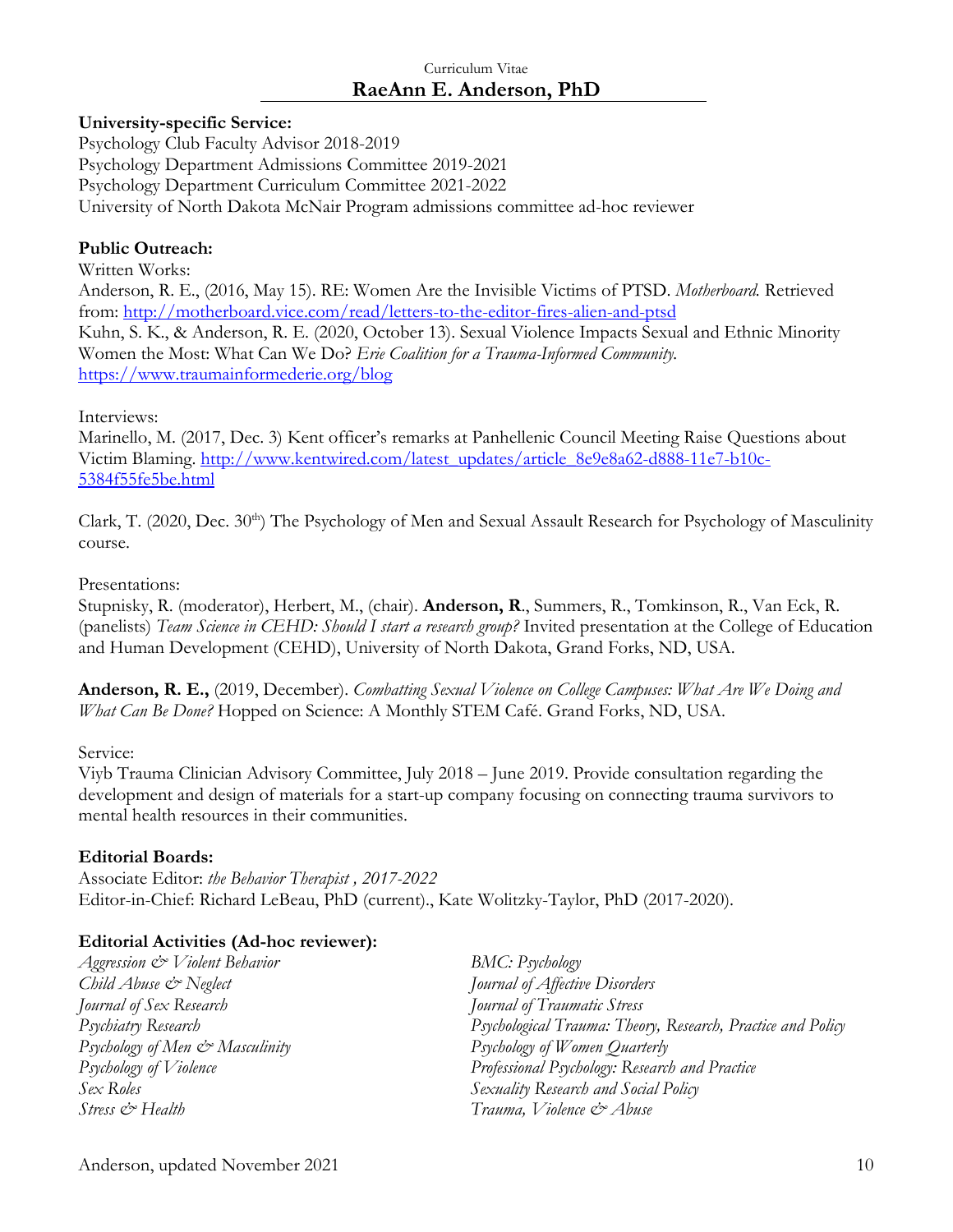*Violence Against Women Victims & Offenders Violence & Victims*

### **Professional Societies and Organizations:**

Association for Behavioral and Cognitive Therapies (ABCT), member since 2010 Psi Chi, National Honors Society in Psychology, Member Chapter: 0001, since 2008 Society for the Advancement of Violence and Injury Research, member in 2017

# **Clinical Experience:**

### **Licensure Status:**

Licensed in the State of North Dakota: #581 Licensed in the State of Ohio: #P.07694 Examination for Professional Practice in Psychology score 625

### **Areas of Competency:**

Empirically Supported Interventions, CBT for PTSD, Dialectical Behavior Therapy (DBT), Prolonged Exposure with DBT, Behavioral Assessment, Supervision of Psychotherapy, Supervision of Clinical Assessment

### **Specialized Certifications/Training:**

Veteran's Affairs Healthcare System National Training in Prolonged Exposure Therapy for PTSD, 2015 Program of Excellence in Prolonged Exposure Therapy for PTSD, UWM Psychology Clinic 2011-2012

# **Teaching Experience:**

### **Primary Course Instructor**

University of North Dakota – Psychology Department Courses taught: Abnormal Psychology, Human Sexuality, Supervision of Psychotherapy Practica

Kent State University – Psychology Department 2017-2018 Courses taught: Introduction to Clinical Psychology (1 semesters), Research Methods (undergraduate, 1 semester, 2 sections)

Carthage College – Psychology Department 2011-2014 Courses taught: Adult Development and Aging (2 semesters), Abnormal Psychology (2 semesters)

### **Teaching Honors**

| Fall 2021        | Nomination for outstanding undergraduate educator at UND         |
|------------------|------------------------------------------------------------------|
| <b>Fall 2020</b> | Nomination for outstanding graduate/professional educator at UND |
| Fall 2018        | Nomination for outstanding undergraduate educator at UND         |

McNair program mentor: Paige Michel, Ashly Hanna, Savannah Pomani, Ellei Burmeister, Linnya Sanders National Udall scholar mentor: Ashly Hanna

### **Teaching Training**

Anti-racist Pedagogy Workshop Summer 2021, focused on revising materials for Abnormal Psychology Completed course development program (Human Sexuality) for best practices in online teaching in Fall 2020 Open Educational Resource Grant recipient for Abnormal Psychology Fall 2019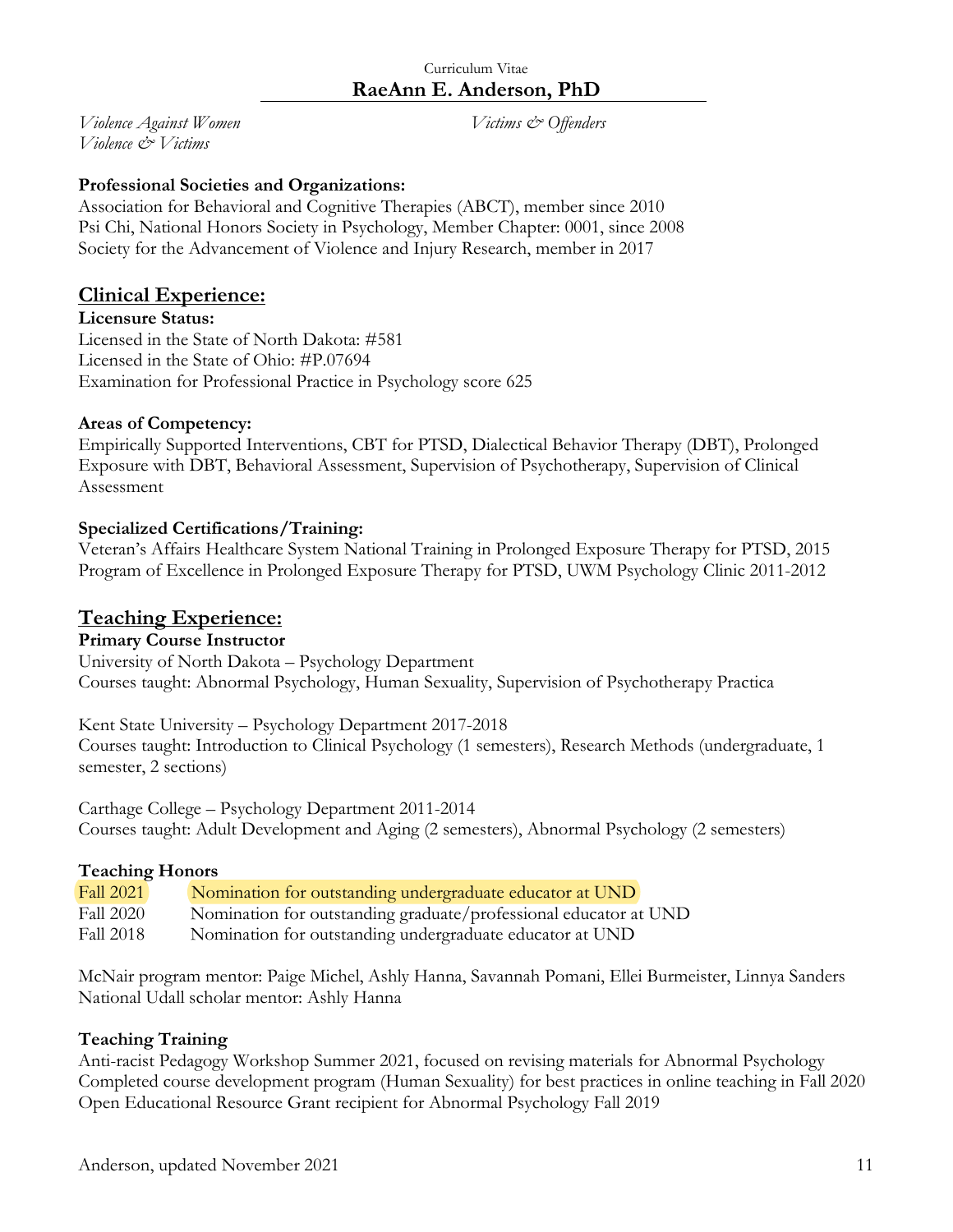Transparent Course Design Workshop Fall 2019 Incorporating Inclusion in a Meaningful Way Workshop Fall 2018